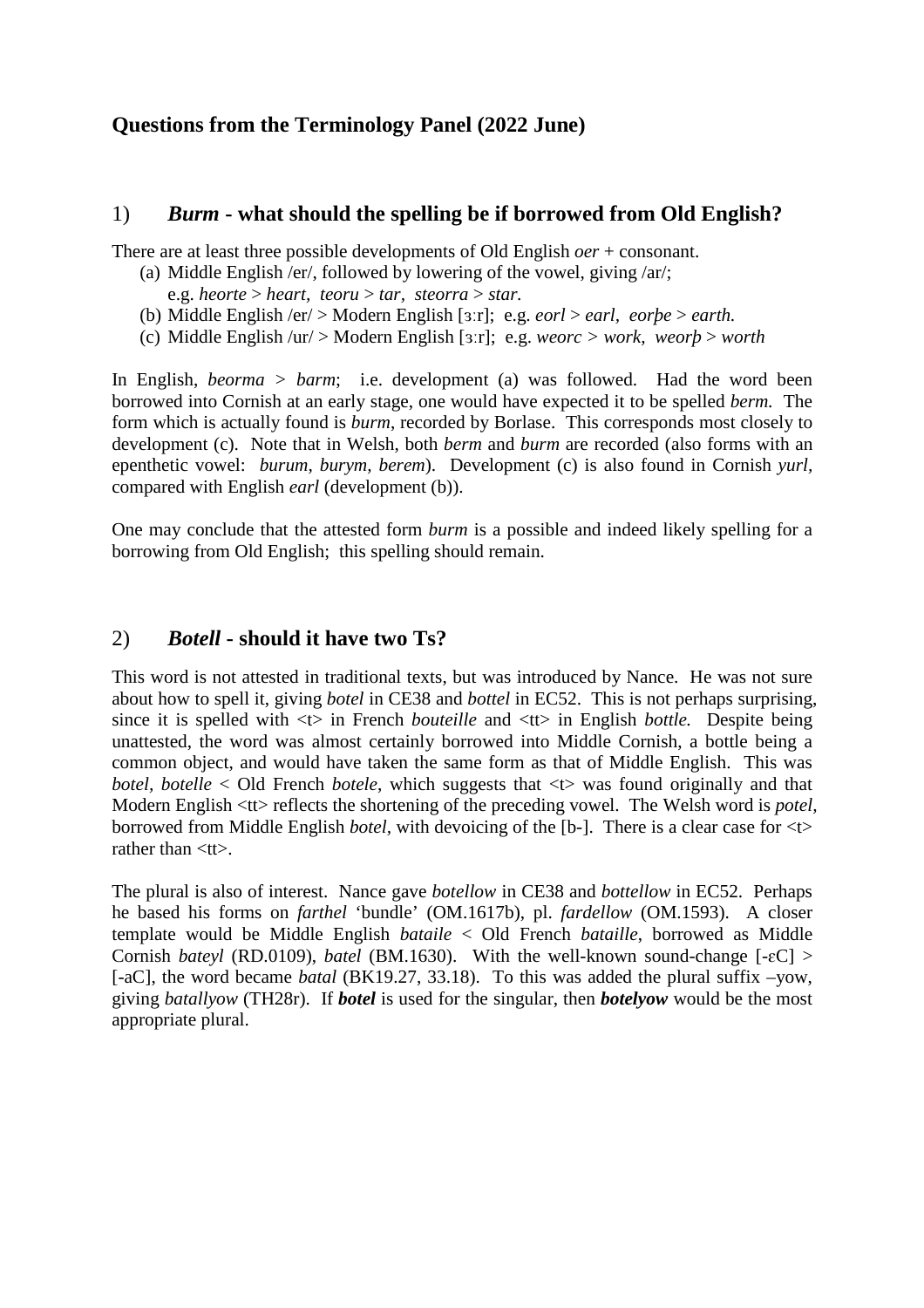# 3) **Epic - should it be** *epik* **or** *epyk***?**

This word is not attested in traditional Cornish. It appears only in Nicholas Williams' dictionary with the spelling *epyk*, for both the adjective and the noun. With an unattested word, a useful approach is to ascertain what form the word would take had it been borrowed at an early stage. The word *epic* comes from Latin *epicus*; had this been borrowed into British, the [p] would have been lenited to [b], giving in the course of time Middle Cornish *\*ebyk*. In view of Latin *asinus / medicus* > Middle Cornish *asen / methek*, there is also a case for \**ebek.* Neither of these forms is considered satisfactory.

The word *epic* is first recorded in English in 1578, which indicates a late borrowing from Latin. It is therefore better to adopt in Cornish a form which reflects the pronunciation of Modern English *epic;* but as is asked by Terminology: *epik* or *epyk*?

Consider the words for 'I saw' and 'seen'. In Old Cornish, these would have been pronounced differently, [gwɛ'liˑs] and [gwɛ'lɪˑs] respectively; but by the time of Middle Cornish, they were both spelled *gwelys*, and so far as we can tell, both pronounced ['gwe'lɪs]. Unified Cornish followed the Middle Cornish spelling, but *Kernewek Kemmyn* distinguishes the two words by writing *gwelis* for 'I saw' and *gwelys* for 'seen', even though the difference between the two phonemes /i/ and /ɪ/ has been neutralized. This is done because it considered more important to distinguish the two words than to represent faithfully the sounds involved. Interestingly, SWF does the same, even though it is nominally a phonetic orthography. (SWF does not do so in the case of unstressed /-nn/ being pronounced as [-n], however; here SWF, unlike *Kernewek Kemmyn*, spells historic  $\ell$ -nn/ as  $\langle$ -n $\rangle$ ). It follows that both  $\langle$ -ik $\rangle$  and  $\langle -yk \rangle$  are appropriate to represent the final syllable [- $\vert k \vert$ ] in the borrowing from Modern English *epic.* The choice is therefore to be made on grounds other than phonological. The Research Panel note that the borrowing in Welsh is spelled with  $\langle i \rangle$ : *epic*, and recommend that <i> is used also in Cornish, giving *epik.*

#### 4) **Should** *skapya* **have two Ps?**

In *Gerlyver Meur*, this word is regarded as the Middle Cornish loan-root *scap* plus the verbal noun suffix *–ya*. The convention used in *Kernewek Kemmyn* for spelling stressed monosyllables ending in unvoiced occlusive consonants (almost all loan-words) is to use  $\langle p, \rangle$ t,  $k$  for those with preceding long vowels and  $\langle pp, tt, kk \rangle$  for those with preceding short vowels. This was adopted in SWF as part of the revision of 2013. The use of  $\langle$ pp, tt, kk $>$ does not imply that the consonants are geminate [pp, tt, kk] in these loan-words; it indicates merely that the preceding stressed vowel is short. Thus in the case in question, if the root has a long vowel, it should be spelled *skap*; if it has a short vowel, it should be *skapp*.

Unfortunately, it is rare for vowel-length to be shown in Middle Cornish; *shap* 'shape' (which certainly has a long vowel) and *happ* 'chance' (which has a short vowel) are both written with  $\langle -ap \rangle$ . Thus the four attestations of the root (3rd sg. pres. ind. 'escapes'):

*scap* (RD.0378, RD.0383; BK31.61), *skap* (RD.2019)

do not tell us whether the vowel was long or short. In *Gerlyver Meur*, the root *scap* is taken to be an aphetic form of English *escape,* whose stressed vowel is clearly long; the root is therefore spelled *skap* and pronounced ['skaːp].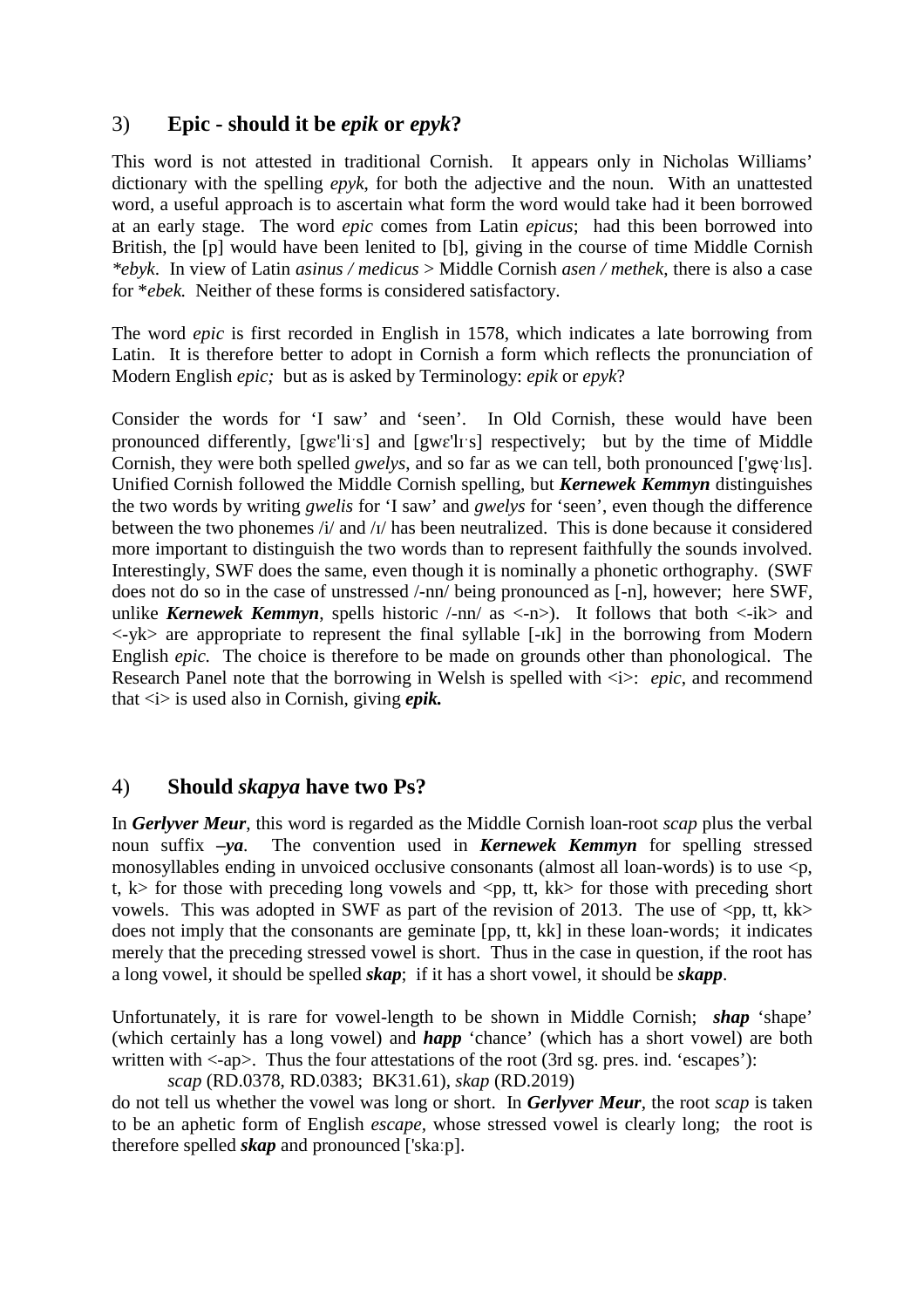When the verbal noun ending  $-\gamma a$  is added to the root, the word becomes disyllabic, and is spelled *skapya* in *Gerlyver Meur*. According to the quantity rules, in polysyllables the stressed vowel is short if followed by a cluster of consonants, and half-long if followed by a single consonant. In *skapya*, the stressed vowel is followed by a consonant [p] and a semivowel [j] (known as yod). If this combination of consonant + yod were to behave as a cluster of consonants, then the stressed vowel would be reduced to [a], according to the quantity rules; thus the verbal noun would be pronounced ['skapja], irrespective of whether the vowel in the root is long or short. The pronunciation given in *Gerlyver Meur* does **not** treat the combination as a cluster; instead, a long vowel followed by yod [j] is regarded as being halflong so the recommended pronunciation therein is ['ska:pia].

The attestations of the verbal noun, and of other parts of the paradigm containing /pj/, are as follows:

Verbal noun 'to escape' *scapya* (OM.1656), *scapye* (OM.1706) *scappya* (CW.1973), copied by Pryce (PV178)

3rd pl. pres. ind. 'they escape' *schappyons* (BM.2469)

3rd sg. pret. 'escaped' *scappyas* (BM.1581)

3rd sg. pres. subj. 'may escape' *scapyo* (PC.0990), *scapye* (PC.1888), *schapye* (RD.2270), *schappya* (BM.1559)

The spellings with <-ppy-> indicate shortening of the long vowel in the root, but there is clear variation between  $\langle$ -py $\rangle$  and  $\langle$ -py $\rangle$ , even in the same text.  $\langle$ sc $\rangle$  has been taken to mean [sk-], though it could represent  $[|k-]$ :  $\langle$ sch- $\rangle$  almost certainly means  $[|k-]$ . Thus there also appears to be variation between [sk-] and [ʃk-], even in the same text. Instead of two potential spellings for the verbal noun, there are now four: *skapya, skappya, shapya* and *shappya*. We can dismiss <shap->, however, because it would be confused with *shap-* 'shape'.

The attested spellings of the root, and of parts containing /pj/, are evidently of little help in answering the question of length of the stressed vowel. We turn again to etymology. The English verb *escape* (with a long *a*) comes from Old Norman French *escaper*, while the French verb *échapper* (with a short *a*) comes from the Old French form *eschaper*. Both forms are found in Middle English. Both come from Vulgar Latin \**excappare*, literally "get out of one's cape, leave a pursuer with just one's cape," from Latin *ex-* 'out of' + Late Latin *cappa* 'mantle'. One might imagine that the <pp> in Latin *cappa* would count in favour of *skappya*, but this is not the case; Latin  $\pi$ /pp/ was reduced to  $\pi$ /p/ in French. The [k-] in Latin *cappa* remained in French *cape* ['kap] 'cape (garment)', but changed in French *chape* [ʃap] 'cope (garment)'. In English, the vowel was lengthened.